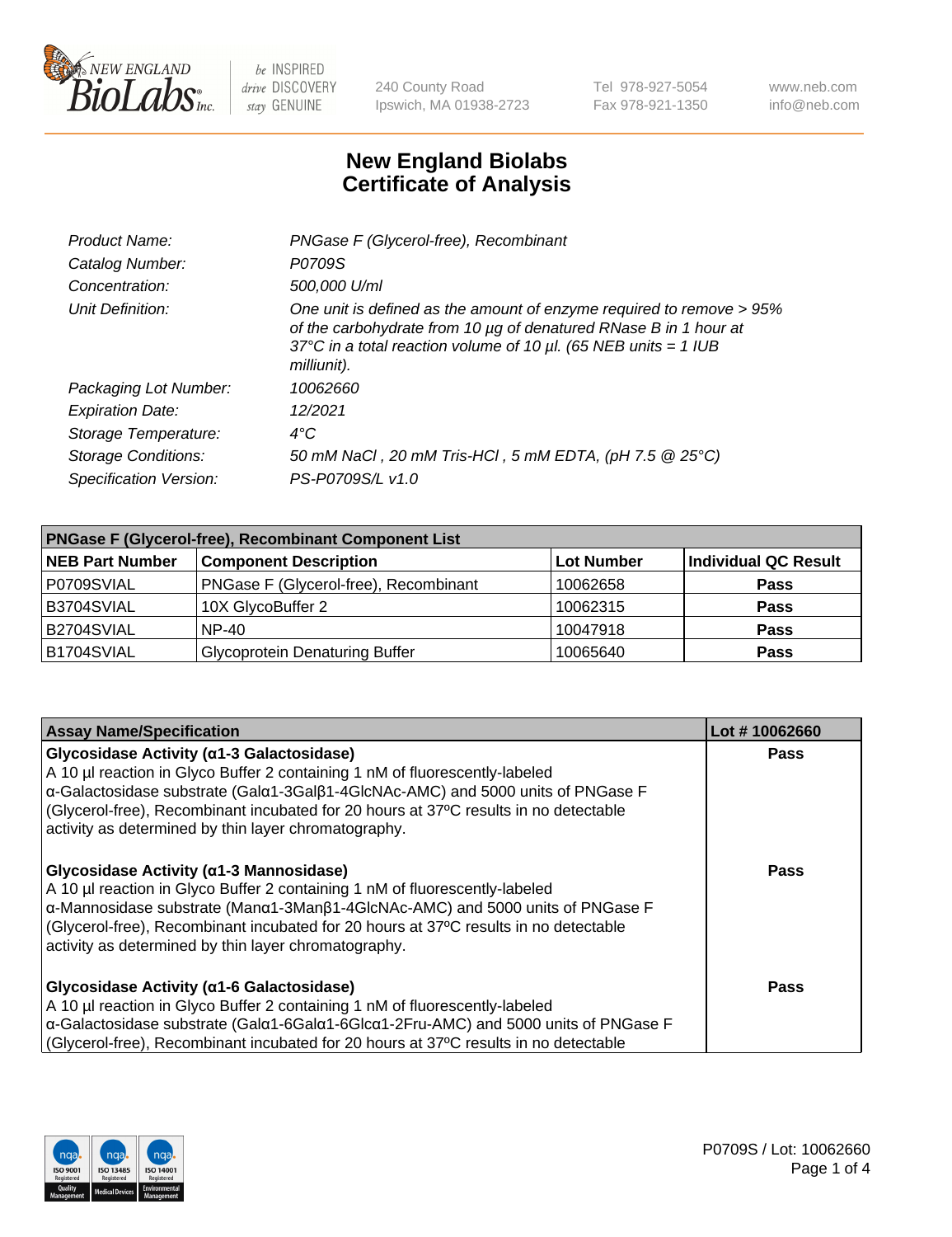

240 County Road Ipswich, MA 01938-2723 Tel 978-927-5054 Fax 978-921-1350

www.neb.com info@neb.com

| <b>Assay Name/Specification</b>                                                                                                                                                                                                                                                                                                                                                       | Lot #10062660 |
|---------------------------------------------------------------------------------------------------------------------------------------------------------------------------------------------------------------------------------------------------------------------------------------------------------------------------------------------------------------------------------------|---------------|
| activity as determined by thin layer chromatography.                                                                                                                                                                                                                                                                                                                                  |               |
| Glycosidase Activity (α1-6 Mannosidase)<br>A 10 µl reaction in Glyco Buffer 2 containing 1 nM of fluorescently-labeled<br>α-Mannosidase substrate (Μanα1-6Μanα1-6(Μanα1-3)Man-AMC) and 5000 units of PNGase F<br>(Glycerol-free), Recombinant incubated for 20 hours at 37°C results in no detectable<br>activity as determined by thin layer chromatography.                         | <b>Pass</b>   |
| Glycosidase Activity (β-Mannosidase)<br>A 10 µl reaction in Glyco Buffer 2 containing 1 nM of fluorescently-labeled<br>$\beta$ -Mannosidase substrate (Man $\beta$ 1-4Man $\beta$ 1-4Man-AMC) and 5000 units of PNGase F<br>(Glycerol-free), Recombinant incubated for 20 hours at 37°C results in no detectable<br>activity as determined by thin layer chromatography.              | <b>Pass</b>   |
| Glycosidase Activity (β-N-Acetylgalactosaminidase)<br>A 10 µl reaction in Glyco Buffer 2 containing 1 nM of fluorescently-labeled<br>β-N-Acetylgalactosaminidase substrate (GalNAcβ1-4Galβ1-4Glc-AMC) and 5000 units of<br>PNGase F (Glycerol-free), Recombinant incubated for 20 hours at 37°C results in no<br>detectable activity as determined by thin layer chromatography.      | <b>Pass</b>   |
| Glycosidase Activity (β-N-Acetylglucosaminidase)<br>A 10 µl reaction in Glyco Buffer 2 containing 1 nM of fluorescently-labeled<br>β-N-Acetylglucosaminidase substrate (GlcNAcβ1-4GlcNAcβ1-4GlcNAc-AMC) and 5000 units<br>of PNGase F (Glycerol-free), Recombinant incubated for 20 hours at 37°C results in<br>no detectable activity as determined by thin layer chromatography.    | <b>Pass</b>   |
| Glycosidase Activity (β-Xylosidase)<br>A 10 µl reaction in Glyco Buffer 2 containing 1 nM of fluorescently-labeled<br>$\beta$ -Xylosidase substrate (Xyl $\beta$ 1-4Xyl $\beta$ 1-4Xyl $\beta$ 1-4Xyl-AMC) and 5000 units of PNGase F<br>(Glycerol-free), Recombinant incubated for 20 hours at 37°C results in no detectable<br>activity as determined by thin layer chromatography. | <b>Pass</b>   |
| Glycosidase Activity (β1-3 Galactosidase)<br>A 10 µl reaction in Glyco Buffer 2 containing 1 nM of fluorescently-labeled<br>β-Galactosidase substrate (Galβ1-3GlcNAcβ1-4Galβ1-4Glc-AMC) and 5000 units of PNGase<br>F (Glycerol-free), Recombinant incubated for 20 hours at 37°C results in no<br>detectable activity as determined by thin layer chromatography.                    | <b>Pass</b>   |
| Glycosidase Activity ( $\beta$ 1-4 Galactosidase)<br>A 10 µl reaction in Glyco Buffer 2 containing 1 nM of fluorescently-labeled<br>β-Galactosidase substrate (Galβ1-4GlcNAcβ1-3Galβ1-4Glc -AMC) and 5000 units of<br>PNGase F (Glycerol-free), Recombinant incubated for 20 hours at 37°C results in no<br>detectable activity as determined by thin layer chromatography.           | <b>Pass</b>   |

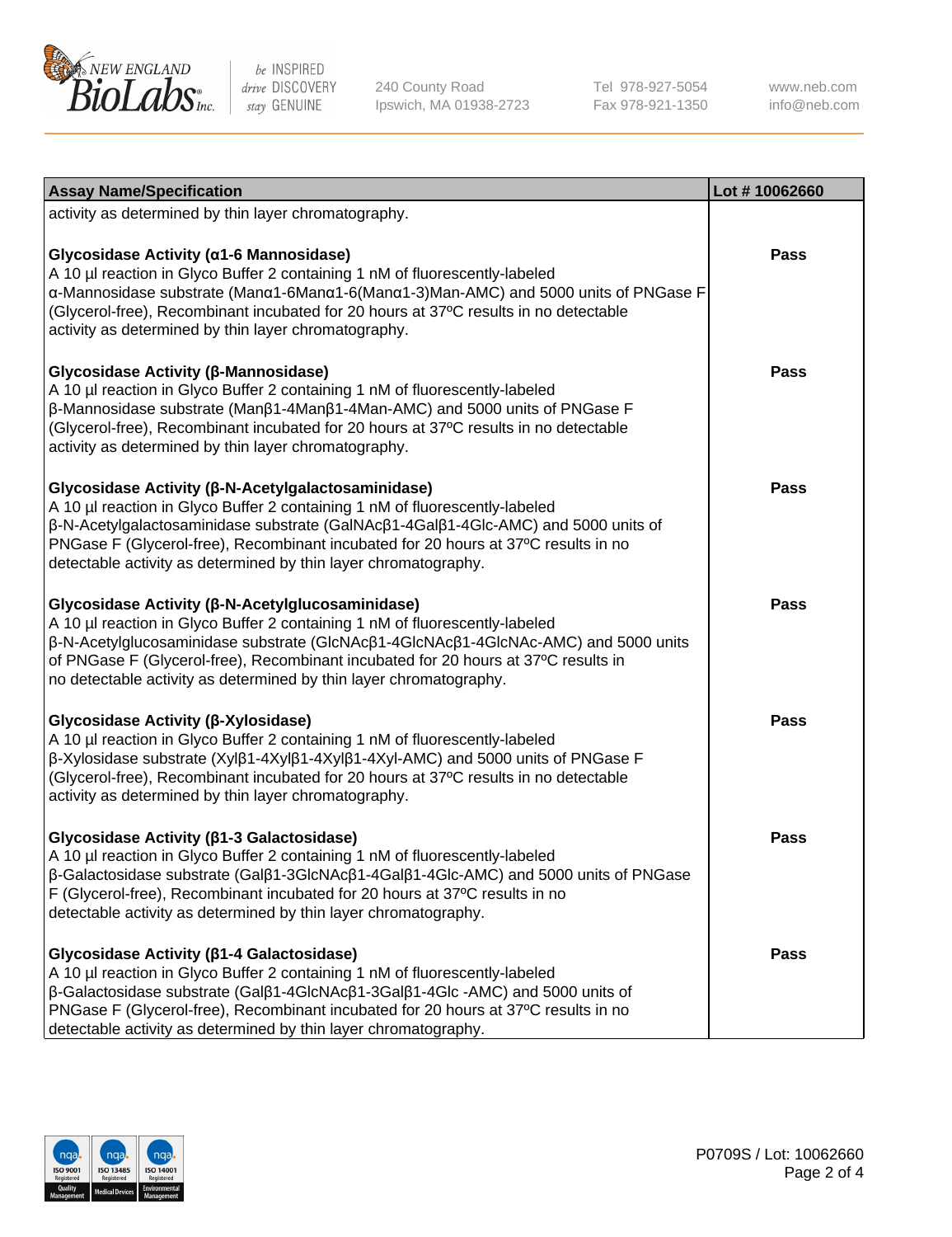

240 County Road Ipswich, MA 01938-2723 Tel 978-927-5054 Fax 978-921-1350 www.neb.com info@neb.com

| <b>Assay Name/Specification</b>                                                                                                                                                                                                                                                                                                                                                           | Lot #10062660 |
|-------------------------------------------------------------------------------------------------------------------------------------------------------------------------------------------------------------------------------------------------------------------------------------------------------------------------------------------------------------------------------------------|---------------|
| <b>Protease Activity (SDS-PAGE)</b><br>A 20 µl reaction in 1X Glyco Buffer 2 containing 24 µg of a standard mixture of<br>proteins and a minimum of 10,000 units of PNGase F (Glycerol-free), Recombinant<br>incubated for 20 hours at 37°C, results in no detectable degradation of the protein<br>mixture as determined by SDS-PAGE with Coomassie Blue detection.                      | Pass          |
| <b>Protein Purity Assay (SDS-PAGE)</b><br>PNGase F (Glycerol-free), Recombinant is ≥ 95% pure as determined by SDS-PAGE<br>analysis using Coomassie Blue detection.                                                                                                                                                                                                                       | <b>Pass</b>   |
| Glycosidase Activity (Endo F1, F2, H)<br>A 10 µl reaction in Glyco Buffer 2 containing 1 nM of fluorescently-labeled Endo F1,<br>F2, H substrate (Dansylated invertase high mannose) and 5,000 units of PNGase F<br>(Glycerol-free), Recombinant incubated for 20 hours at 37°C results in no detectable<br>activity as determined by thin layer chromatography.                          | Pass          |
| <b>Glycosidase Activity (Endo F2, F3)</b><br>A 10 µl reaction in Glyco Buffer 2 containing 1 nM of fluorescently-labeled Endo F2,<br>F3 substrate (Dansylated fibrinogen biantennary) and 5000 units of PNGase F<br>(Glycerol-free), Recombinant incubated for 20 hours at 37°C results in no detectable<br>activity as determined by thin layer chromatography.                          | Pass          |
| Glycosidase Activity (α-Glucosidase)<br>A 10 µl reaction in Glyco Buffer 2 containing 1 nM of fluorescently-labeled<br>α-Glucosidase substrate (Glcα1-6Glcα1-4Glc-AMC) and 5000 units of PNGase F<br>(Glycerol-free), Recombinant incubated for 20 hours at 37°C results in no detectable<br>activity as determined by thin layer chromatography.                                         | <b>Pass</b>   |
| Glycosidase Activity (α-N-Acetylgalactosaminidase)<br>A 10 µl reaction in Glyco Buffer 2 containing 1 nM of fluorescently-labeled<br>α-N-Acetylgalactosaminidase substrate (GalNAcα1-3(Fucα1-2)Galβ1-4Glc-AMC) and 5000<br>units of PNGase F (Glycerol-free), Recombinant incubated for 20 hours at 37°C<br>results in no detectable activity as determined by thin layer chromatography. | Pass          |
| Glycosidase Activity (α-Neuraminidase)<br>A 10 µl reaction in Glyco Buffer 2 containing 1 nM of fluorescently-labeled<br>α-Neuraminidase substrate (Neu5Acα2-3Galβ1-3GlcNAcβ1-3Galβ1-4Glc-AMC) and 5000 units<br>of PNGase F (Glycerol-free), Recombinant incubated for 20 hours at 37°C results in<br>no detectable activity as determined by thin layer chromatography.                 | Pass          |
| Glycosidase Activity (α1-2 Fucosidase)                                                                                                                                                                                                                                                                                                                                                    | Pass          |